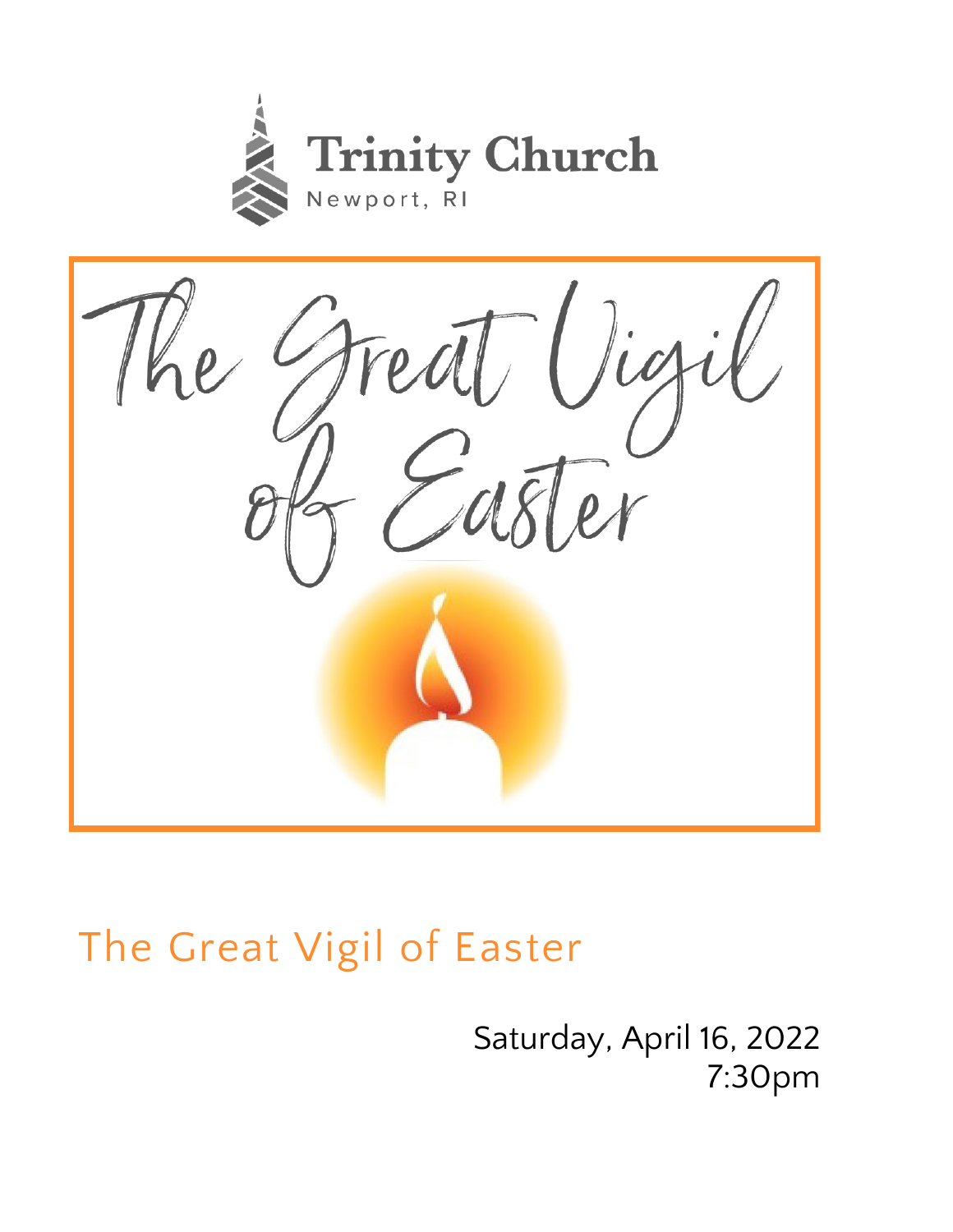## The Service of Light

*Please stand and face the rear of the church as we begin.*

## The Kindling of the New Fire

Dear friends in Christ: On this most holy night, in which our Lord Jesus passed over from death to life, the Church invites her members, dispersed throughout the world, to gather in vigil and prayer. For this is the Passover of the Lord, in which, by hearing his Word and celebrating his Sacraments, we share in his victory over death.

Let us pray.

*Tracing the cross and other symbols which adorn the Paschal Candle, the Presider says,* Christ yesterday and today, the Beginning and the End. Alpha and Omega. His are the times and ages. To him be glory and dominion through all ages of eternity. **Amen**.

*The Presider then marks the cross, saying* Through his holy and glorious wounds may Christ the Lord guard and preserve us.

*The new fire is lit, after which the Presider prays*

O God, through your Son you have bestowed upon your people the brightness of your light: Sanctify this new fire, and grant that in this Paschal feast we may so burn with heavenly desires, that with pure minds we may attain to the festival of everlasting light; through Jesus Christ our Lord. **Amen**.

*A taper is lighted from the New Fire and the celebrant lights the Paschal Candle, saying* May the light of Christ gloriously rising dispel the darkness of our hearts and minds.

*The priest, bearing the Candle, leads the procession into the church, and the people's candles are lit from the Paschal Candle. The priest pauses three times to sing:*



### The Exsultet

*In the darkness, the ancient prayer is chanted by a cantor. Please remain standing if you are able to do so comfortably*

The Lord be with you. **And also with you.** Let us give thanks to the Lord our God. **It is right to give him thanks and praise.**

*The Cantor continues through the remaining sections until all join in a final* **Amen***.*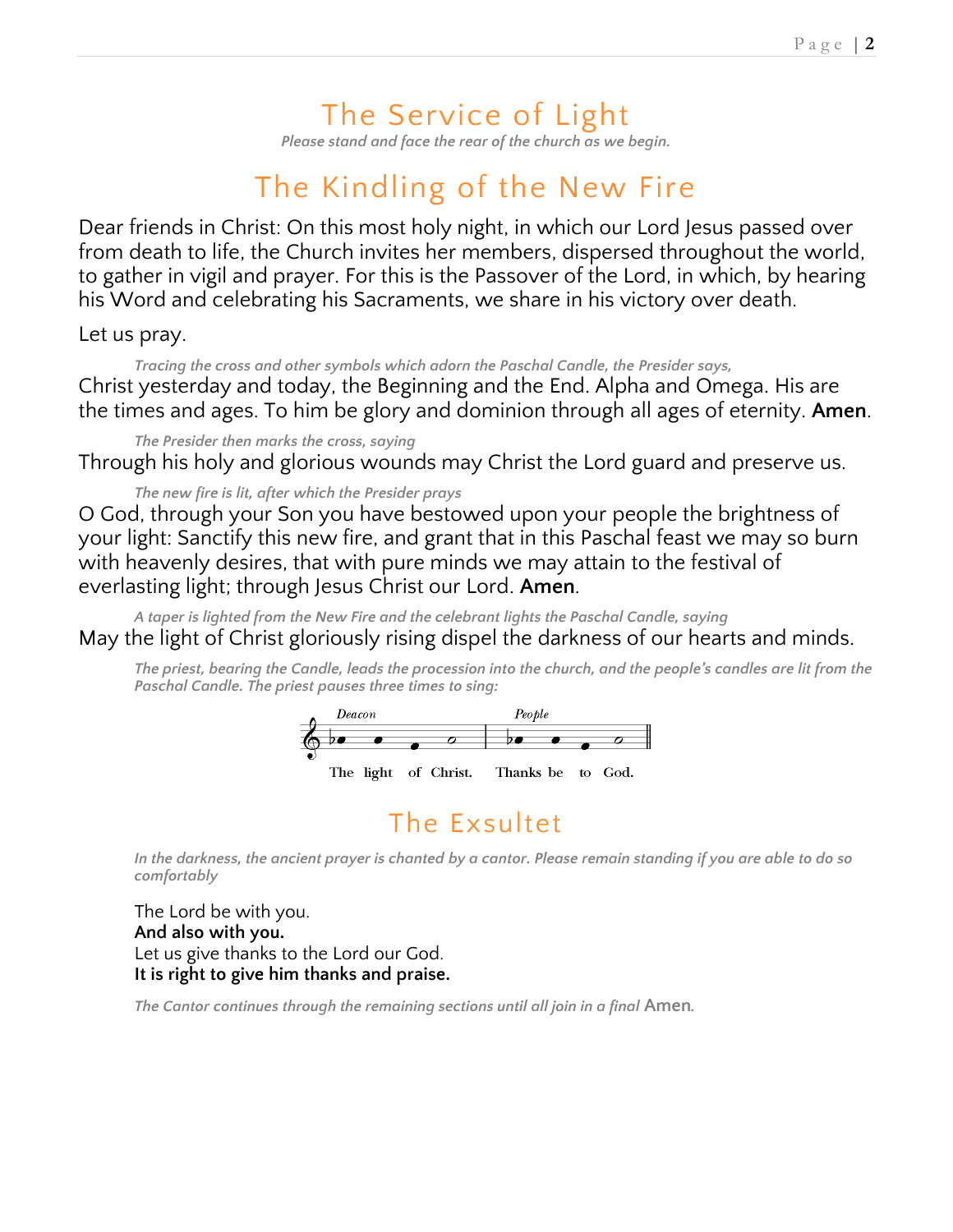### The Service of Lessons

*The People are seated.*

*The Presider begins, saying*

Let us hear the record of God's saving deeds in history, how he saved his people in ages past; and let us pray that our God will bring each of us to the fullness of redemption.

#### **THE STORY OF CREATION**

#### **Genesis 1:1-2:4a**

In the beginning when God created the heavens and the earth, the earth was a formless void and darkness covered the face of the deep, while a wind from God swept over the face of the waters. Then God said, "Let there be light"; and there was light. And God saw that the light was good; and God separated the light from the darkness. God called the light Day, and the darkness he called Night. And there was evening and there was morning, the first day.

And God said, "Let there be a dome in the midst of the waters, and let it separate the waters from the waters." So God made the dome and separated the waters that were under the dome from the waters that were above the dome. And it was so. God called the dome Sky. And there was evening and there was morning, the second day.

And God said, "Let the waters under the sky be gathered together into one place, and let the dry land appear." And it was so. God called the dry land Earth, and the waters that were gathered together he called Seas. And God saw that it was good. Then God said, "Let the earth put forth vegetation: plants yielding seed, and fruit trees of every kind on earth that bear fruit with the seed in it." And it was so. The earth brought forth vegetation: plants yielding seed of every kind, and trees of every kind bearing fruit with the seed in it. And God saw that it was good. And there was evening and there was morning, the third day.

And God said, "Let there be lights in the dome of the sky to separate the day from the night; and let them be for signs and for seasons and for days and years, and let them be lights in the dome of the sky to give light upon the earth." And it was so. God made the two great lights--the greater light to rule the day and the lesser light to rule the night--and the stars. God set them in the dome of the sky to give light upon the earth, to rule over the day and over the night, and to separate the light from the darkness. And God saw that it was good. And there was evening and there was morning, the fourth day.

And God said, "Let the waters bring forth swarms of living creatures, and let birds fly above the earth across the dome of the sky." So God created the great sea monsters and every living creature that moves, of every kind, with which the waters swarm, and every winged bird of every kind. And God saw that it was good. God blessed them, saying, "Be fruitful and multiply and fill the waters in the seas, and let birds multiply on the earth." And there was evening and there was morning, the fifth day.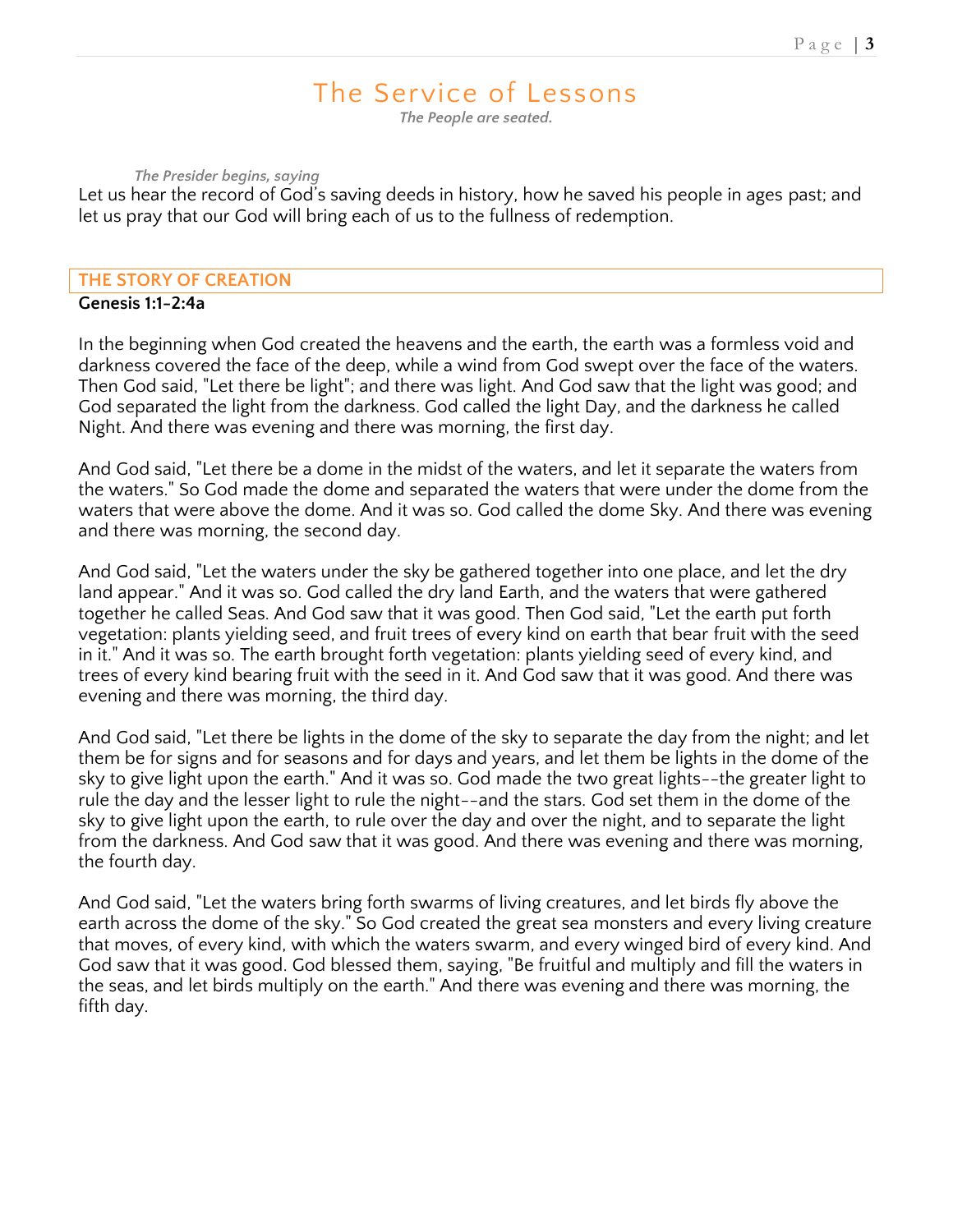And God said, "Let the earth bring forth living creatures of every kind: cattle and creeping things and wild animals of the earth of every kind." And it was so. God made the wild animals of the earth of every kind, and the cattle of every kind, and everything that creeps upon the ground of every kind. And God saw that it was good.

Then God said, "Let us make humankind in our image, according to our likeness; and let them have dominion over the fish of the sea, and over the birds of the air, and over the cattle, and over all the wild animals of the earth, and over every creeping thing that creeps upon the earth."

So God created humankind in his image, in the image of God he created them; male and female he created them.

God blessed them, and God said to them, "Be fruitful and multiply, and fill the earth and subdue it; and have dominion over the fish of the sea and over the birds of the air and over every living thing that moves upon the earth." God said, "See, I have given you every plant yielding seed that is upon the face of all the earth, and every tree with seed in its fruit; you shall have them for food. And to every beast of the earth, and to every bird of the air, and to everything that creeps on the earth, everything that has the breath of life, I have given every green plant for food." And it was so. God saw everything that he had made, and indeed, it was very good. And there was evening and there was morning, the sixth day.

Thus the heavens and the earth were finished, and all their multitude. And on the seventh day God finished the work that he had done, and he rested on the seventh day from all the work that he had done. So God blessed the seventh day and hallowed it, because on it God rested from all the work that he had done in creation. These are the generations of the heavens and the earth when they were created.

**Response** Psalm 136:1-9, 26 *Plainsong The Response is sung by the Choir.*

#### **Collect**

Let us pray.

O God, who wonderfully created, and yet more wonderfully restored, the dignity of human nature: Grant that we may share the divine life of him who humbled himself to share our humanity, your Son Jesus Christ our Lord. **Amen**.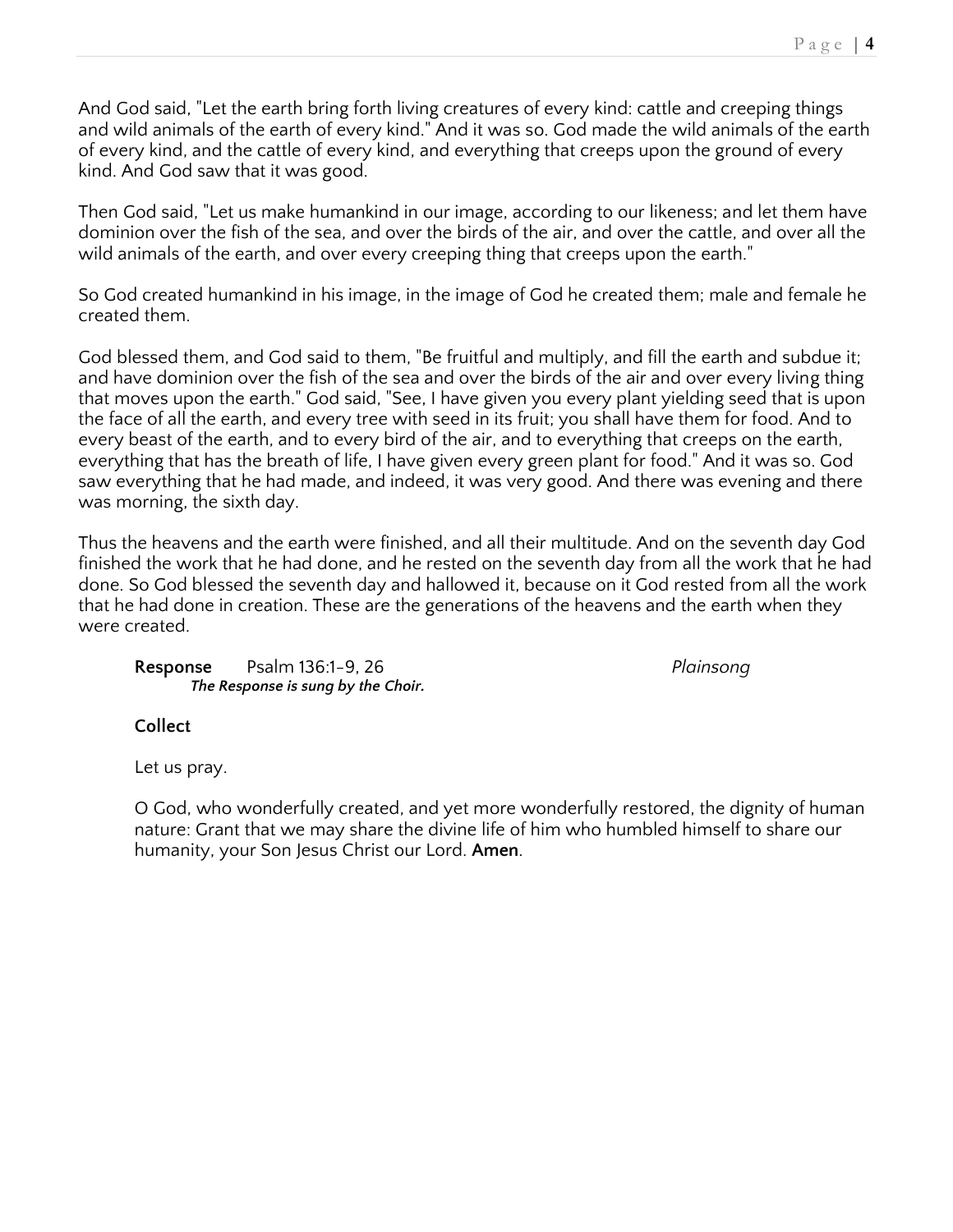#### **THE FLOOD**

#### **Genesis 7:1-5, 11-18; 8:6-18; 9:8-13**

The Lord said to Noah, "Go into the ark, you and all your household, for I have seen that you alone are righteous before me in this generation. Take with you seven pairs of all clean animals, the male and its mate; and a pair of the animals that are not clean, the male and its mate; and seven pairs of the birds of the air also, male and female, to keep their kind alive on the face of all the earth. For in seven days I will send rain on the earth for forty days and forty nights; and every living thing that I have made I will blot out from the face of the ground." And Noah did all that the Lord had commanded him.

In the six hundredth year of Noah's life, in the second month, on the seventeenth day of the month, on that day all the fountains of the great deep burst forth, and the windows of the heavens were opened. The rain fell on the earth forty days and forty nights. On the very same day Noah with his sons, Shem and Ham and Japheth, and Noah's wife and the three wives of his sons entered the ark, they and every wild animal of every kind, and all domestic animals of every kind, and every creeping thing that creeps on the earth, and every bird of every kind-- every bird, every winged creature. They went into the ark with Noah, two and two of all flesh in which there was the breath of life. And those that entered, male and female of all flesh, went in as God had commanded him; and the Lord shut him in.

The flood continued forty days on the earth; and the waters increased, and bore up the ark, and it rose high above the earth. The waters swelled and increased greatly on the earth; and the ark floated on the face of the waters.

At the end of forty days Noah opened the window of the ark that he had made and sent out the raven; and it went to and fro until the waters were dried up from the earth. Then he sent out the dove from him, to see if the waters had subsided from the face of the ground; but the dove found no place to set its foot, and it returned to him to the ark, for the waters were still on the face of the whole earth. So he put out his hand and took it and brought it into the ark with him. He waited another seven days, and again he sent out the dove from the ark; and the dove came back to him in the evening, and there in its beak was a freshly plucked olive leaf; so Noah knew that the waters had subsided from the earth. Then he waited another seven days, and sent out the dove; and it did not return to him any more.

In the six hundred first year, in the first month, the first day of the month, the waters were dried up from the earth; and Noah removed the covering of the ark, and looked, and saw that the face of the ground was drying. In the second month, on the twenty-seventh day of the month, the earth was dry. Then God said to Noah, "Go out of the ark, you and your wife, and your sons and your sons' wives with you. Bring out with you every living thing that is with you of all flesh-- birds and animals and every creeping thing that creeps on the earth-- so that they may abound on the earth, and be fruitful and multiply on the earth." So Noah went out with his sons and his wife and his sons' wives.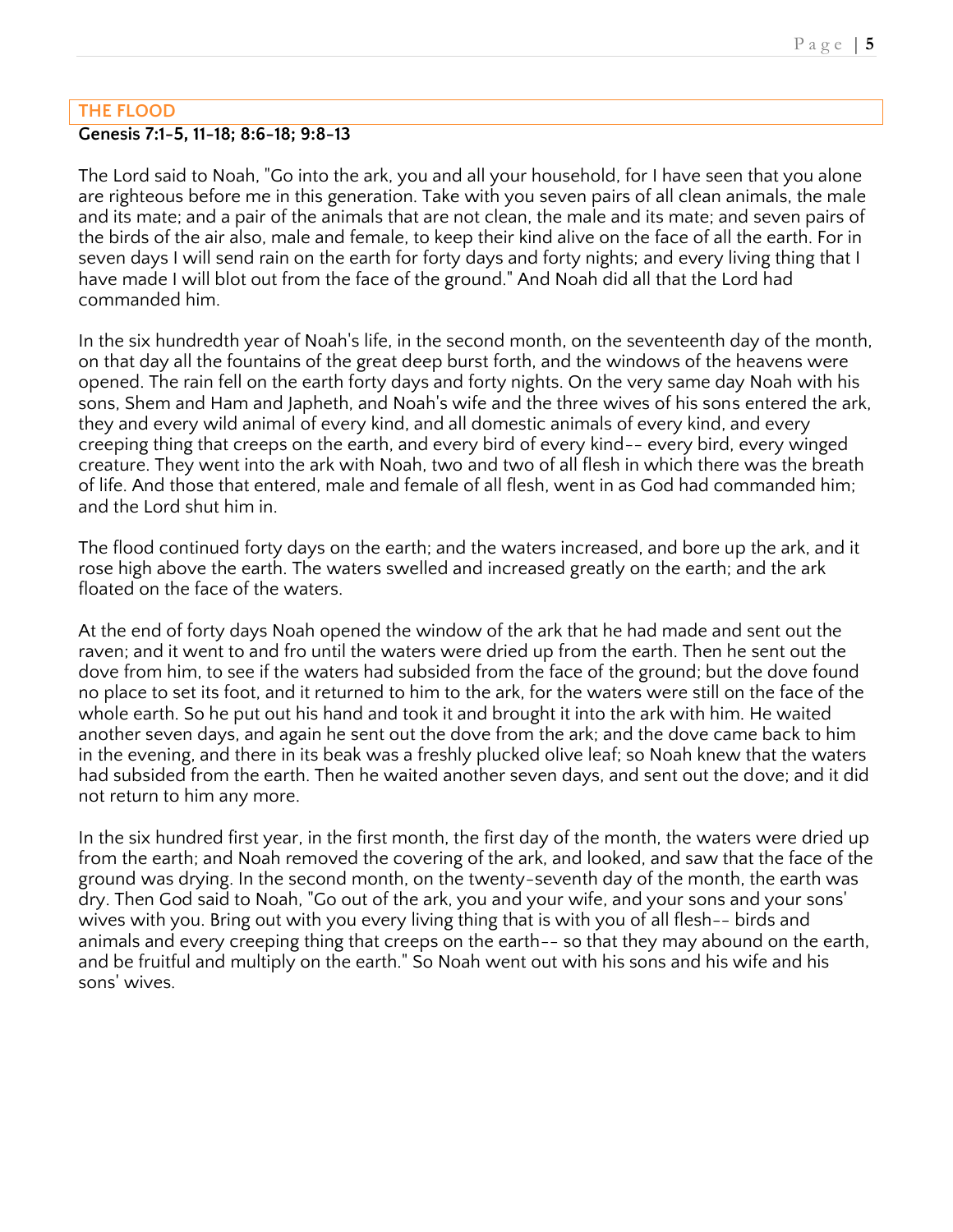Then God said to Noah and to his sons with him, "As for me, I am establishing my covenant with you and your descendants after you, and with every living creature that is with you, the birds, the domestic animals, and every animal of the earth with you, as many as came out of the ark. I establish my covenant with you, that never again shall all flesh be cut off by the waters of a flood, and never again shall there be a flood to destroy the earth." God said, "This is the sign of the covenant that I make between me and you and every living creature that is with you, for all future generations: I have set my bow in the clouds, and it shall be a sign of the covenant between me and the earth."

**Response** Psalm 46 *Plainsong The Response is sung by the Choir.*

#### **Collect**

Let us pray.

Almighty God, you have placed in the skies the sign of your covenant with all living things: Grant that we, who are saved through water and the Spirit, may worthily offer to you our sacrifice of thanksgiving; through Jesus Christ our Lord. **Amen**.

#### **ABRAHAM'S SACRIFICE OF ISAAC**

#### **Genesis 22:1-18**

After these things God tested Abraham. He said to him, "Abraham!" And he said, "Here I am." He said, "Take your son, your only son Isaac, whom you love, and go to the land of Moriah, and offer him there as a burnt offering on one of the mountains that I shall show you." So Abraham rose early in the morning, saddled his donkey, and took two of his young men with him, and his son Isaac; he cut the wood for the burnt offering, and set out and went to the place in the distance that God had shown him. On the third day Abraham looked up and saw the place far away. Then Abraham said to his young men, "Stay here with the donkey; the boy and I will go over there; we will worship, and then we will come back to you." Abraham took the wood of the burnt offering and laid it on his son Isaac, and he himself carried the fire and the knife. So the two of them walked on together. Isaac said to his father Abraham, "Father!" And he said, "Here I am, my son." He said, "The fire and the wood are here, but where is the lamb for a burnt offering?" Abraham said, "God himself will provide the lamb for a burnt offering, my son." So the two of them walked on together.

When they came to the place that God had shown him, Abraham built an altar there and laid the wood in order. He bound his son Isaac, and laid him on the altar, on top of the wood. Then Abraham reached out his hand and took the knife to kill his son. But the angel of the Lord called to him from heaven, and said, "Abraham, Abraham!" And he said, "Here I am." He said, "Do not lay your hand on the boy or do anything to him; for now I know that you fear God, since you have not withheld your son, your only son, from me." And Abraham looked up and saw a ram, caught in a thicket by its horns. Abraham went and took the ram and offered it up as a burnt offering instead of his son. So Abraham called that place "The Lord will provide"; as it is said to this day, "On the mount of the Lord it shall be provided."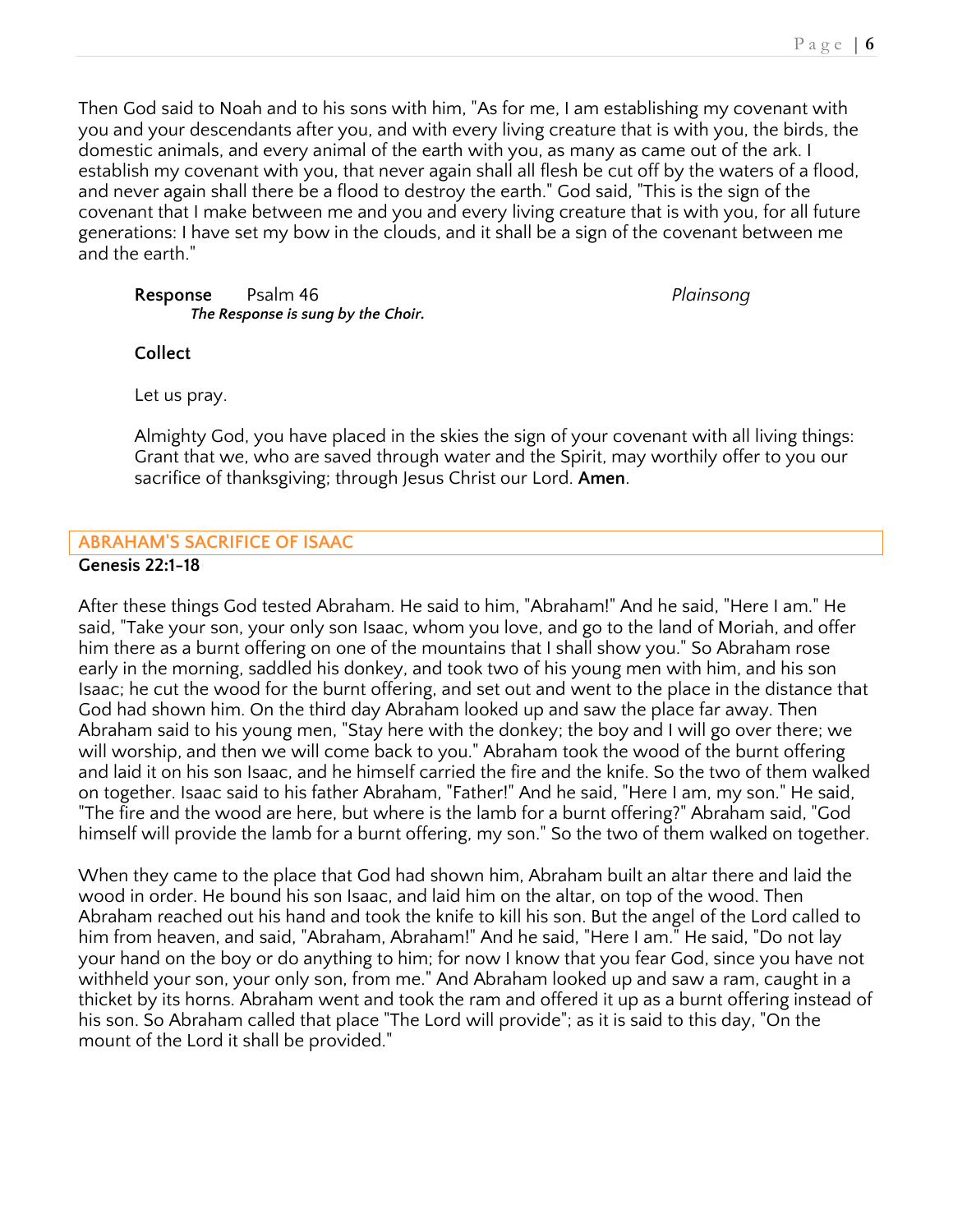The angel of the Lord called to Abraham a second time from heaven, and said, "By myself I have sworn, says the Lord: Because you have done this, and have not withheld your son, your only son, I will indeed bless you, and I will make your offspring as numerous as the stars of heaven and as the sand that is on the seashore. And your offspring shall possess the gate of their enemies, and by your offspring shall all the nations of the earth gain blessing for themselves, because you have obeyed my voice."

**Response** Psalm 16:5-6, 8-11 *Plainsong The Response is sung by the Choir.*

#### **Collect**

Let us pray.

God and Father of all believers, for the glory of your Name multiply, by the grace of the Paschal sacrament, the number of your children; that your Church may rejoice to see fulfilled your promise to our father Abraham; through Jesus Christ our Lord. **Amen**.

#### **ISRAEL'S DELIVERANCE AT THE RED SEA Exodus 14:10-31; 15:20-21**

As Pharaoh drew near, the Israelites looked back, and there were the Egyptians advancing on them. In great fear the Israelites cried out to the Lord. They said to Moses, "Was it because there were no graves in Egypt that you have taken us away to die in the wilderness? What have you done to us, bringing us out of Egypt? Is this not the very thing we told you in Egypt, 'Let us alone and let us serve the Egyptians'? For it would have been better for us to serve the Egyptians than to die in the wilderness." But Moses said to the people, "Do not be afraid, stand firm, and see the deliverance that the Lord will accomplish for you today; for the Egyptians whom you see today you shall never see again. The Lord will fight for you, and you have only to keep still." Then the Lord said to Moses, "Why do you cry out to me? Tell the Israelites to go forward. But you lift up your staff, and stretch out your hand over the sea and divide it, that the Israelites may go into the sea on dry ground. Then I will harden the hearts of the Egyptians so that they will go in after them; and so I will gain glory for myself over Pharaoh and all his army, his chariots, and his chariot drivers. And the Egyptians shall know that I am the Lord, when I have gained glory for myself over Pharaoh, his chariots, and his chariot drivers."

The angel of God who was going before the Israelite army moved and went behind them; and the pillar of cloud moved from in front of them and took its place behind them. It came between the army of Egypt and the army of Israel. And so the cloud was there with the darkness, and it lit up the night; one did not come near the other all night.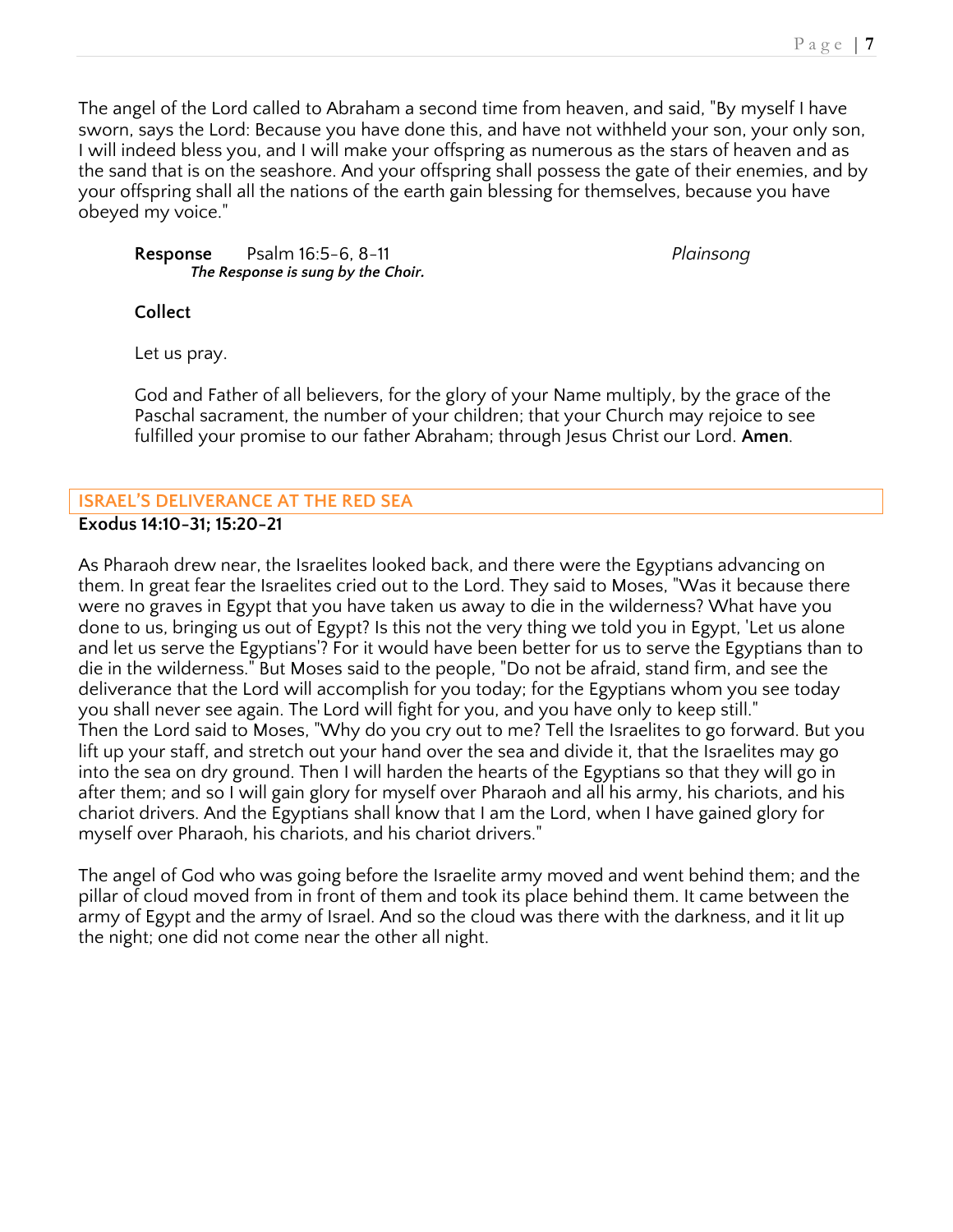Then Moses stretched out his hand over the sea. The Lord drove the sea back by a strong east wind all night, and turned the sea into dry land; and the waters were divided. The Israelites went into the sea on dry ground, the waters forming a wall for them on their right and on their left. The Egyptians pursued, and went into the sea after them, all of Pharaoh's horses, chariots, and chariot drivers. At the morning watch the Lord in the pillar of fire and cloud looked down upon the Egyptian army, and threw the Egyptian army into panic. He clogged their chariot wheels so that they turned with difficulty. The Egyptians said, "Let us flee from the Israelites, for the Lord is fighting for them against Egypt."

Then the Lord said to Moses, "Stretch out your hand over the sea, so that the water may come back upon the Egyptians, upon their chariots and chariot drivers." So Moses stretched out his hand over the sea, and at dawn the sea returned to its normal depth. As the Egyptians fled before it, the Lord tossed the Egyptians into the sea. The waters returned and covered the chariots and the chariot drivers, the entire army of Pharaoh that had followed them into the sea; not one of them remained. But the Israelites walked on dry ground through the sea, the waters forming a wall for them on their right and on their left.

Thus the Lord saved Israel that day from the Egyptians; and Israel saw the Egyptians dead on the seashore. Israel saw the great work that the Lord did against the Egyptians. So the people feared the Lord and believed in the Lord and in his servant Moses.

Then the prophet Miriam, Aaron's sister, took a tambourine in her hand; and all the women went out after her with tambourines and with dancing. And Miriam sang to them:

"Sing to the Lord, for he has triumphed gloriously; horse and rider he has thrown into the sea."

> **Response** Canticle 8 *Plainsong The Response is sung by the Choir.*

#### **Collect**

Let us pray.

O God, whose wonderful deeds of old shine forth even to our own day, you once delivered by the power of your mighty arm your chosen people from slavery under Pharaoh, to be a sign for us of the salvation of all nations by the water of Baptism: Grant that all the peoples of the earth may be numbered among the offspring of Abraham, and rejoice in the inheritance of Israel; though Jesus Christ our Lord. **Amen**.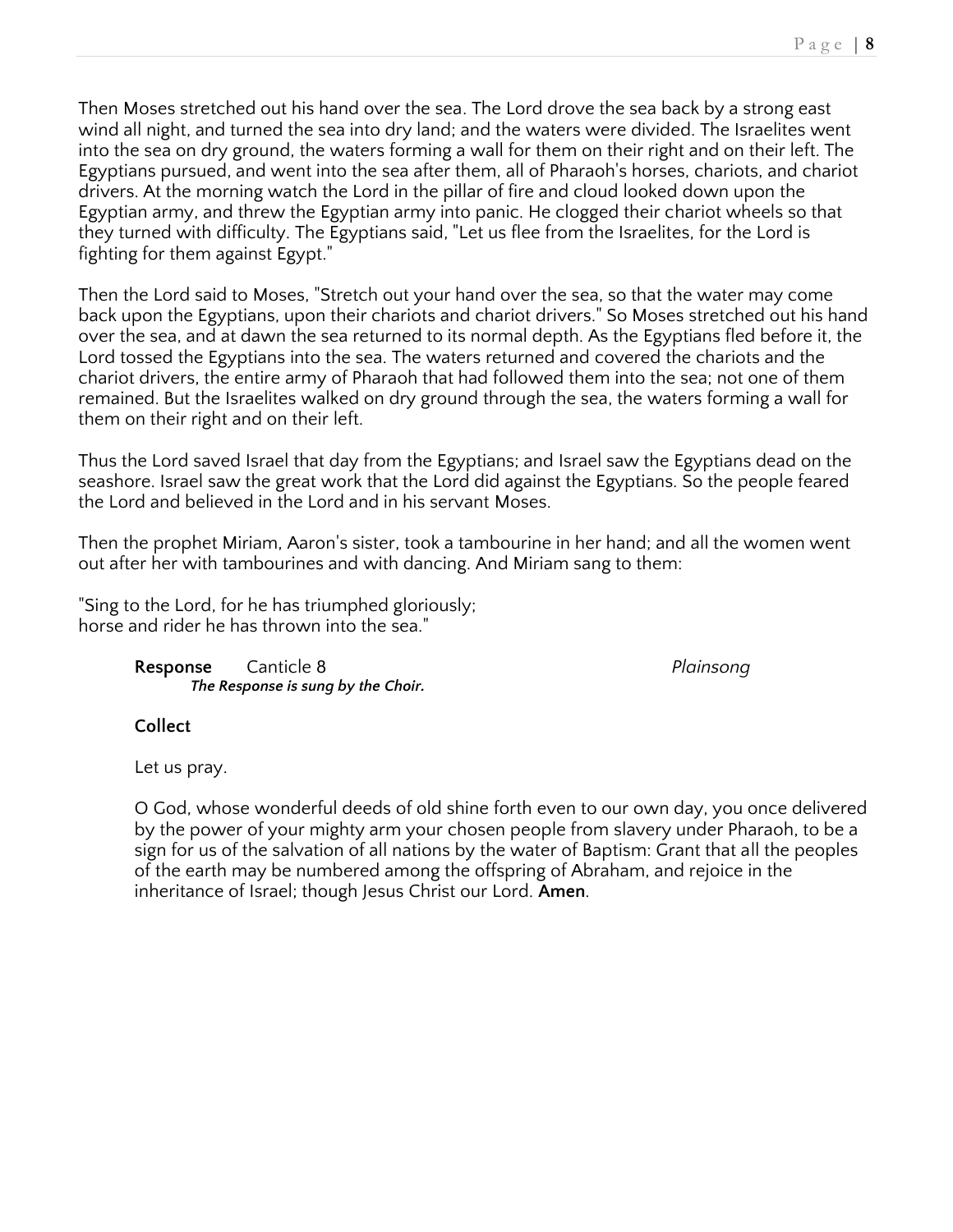#### **THE VALLEY OF DRY BONES**

#### **Ezekiel 37:1-14**

The hand of the Lord came upon me, and he brought me out by the spirit of the Lord and set me down in the middle of a valley; it was full of bones. He led me all around them; there were very many lying in the valley, and they were very dry. He said to me, "Mortal, can these bones live?" I answered, "O Lord God, you know." Then he said to me, "Prophesy to these bones, and say to them: O dry bones, hear the word of the Lord. Thus says the Lord God to these bones: I will cause breath to enter you, and you shall live. I will lay sinews on you, and will cause flesh to come upon you, and cover you with skin, and put breath in you, and you shall live; and you shall know that I am the Lord."

So I prophesied as I had been commanded; and as I prophesied, suddenly there was a noise, a rattling, and the bones came together, bone to its bone. I looked, and there were sinews on them, and flesh had come upon them, and skin had covered them; but there was no breath in them. Then he said to me, "Prophesy to the breath, prophesy, mortal, and say to the breath: Thus says the Lord God: Come from the four winds, O breath, and breathe upon these slain, that they may live." I prophesied as he commanded me, and the breath came into them, and they lived, and stood on their feet, a vast multitude.

Then he said to me, "Mortal, these bones are the whole house of Israel. They say, 'Our bones are dried up, and our hope is lost; we are cut off completely.' Therefore prophesy, and say to them, Thus says the Lord God: I am going to open your graves, and bring you up from your graves, O my people; and I will bring you back to the land of Israel. And you shall know that I am the Lord, when I open your graves, and bring you up from your graves, O my people. I will put my spirit within you, and you shall live, and I will place you on your own soil; then you shall know that I, the Lord, have spoken and will act," says the Lord.

**Response** Sicut cervus *Giovanni da Palestrina The Response is sung by the Choir.*

 *As the deer longeth for the waterbrooks, so longeth my soul after Thee, O God.*

#### **Collect**

Let us pray.

Almighty God, by the Passover of your Son you have brought us out of sin into righteousness and out of death into life; Grant to those who are sealed by your Holy Spirit the will and the power to proclaim you to all the world; through Jesus Christ our Lord. **Amen**.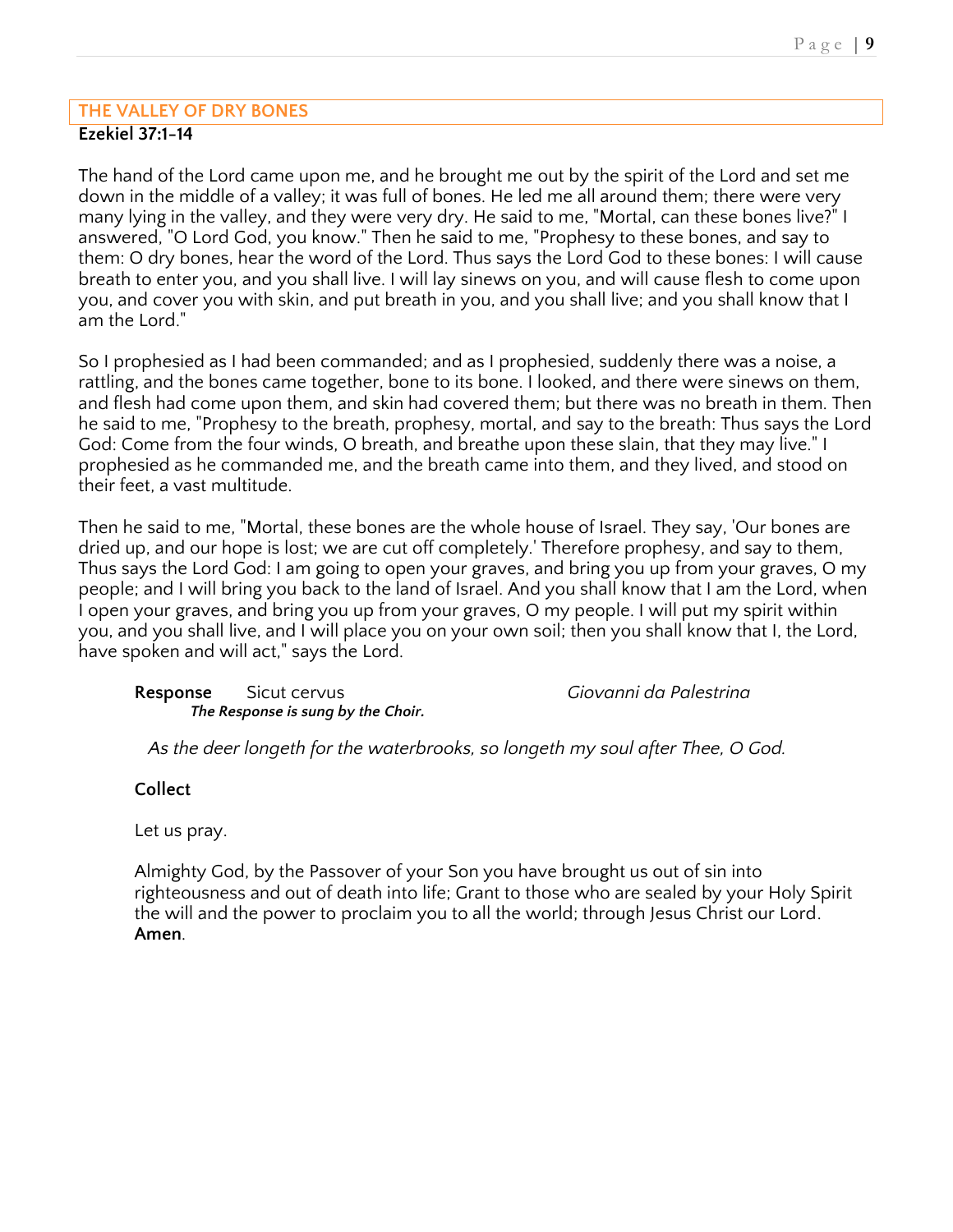### The Renewal of Baptismal Vows

*Please stand*

#### **BAPTISMAL LITANY**

On this most Holy Night, let us pray for all those throughout the church who will receive the Sacrament of new birth and for ourselves as we prepare to renew our own Baptismal vows, saying, **Lord, hear our prayer.**

Deliver us, O Lord, from the way of sin and death. **Lord, hear our prayer.**

Open our hearts to your grace and truth. **Lord, hear our prayer.**

Fill us with your holy and life-giving Spirit. **Lord, hear our prayer.**

Keep us in the faith and communion of your holy Church. **Lord, hear our prayer.**

Teach us to love others in the power of the Spirit. **Lord, hear our prayer.**

Send us into the world in witness to your love. **Lord, hear our prayer.**

Bring us to the fullness of your peace and glory. **Lord, hear our prayer.**

Grant that we may find our inheritance with the Blessed Virgin Mary, with patriarchs, prophets, apostles and martyrs and all the saints. We pray that, encouraged by their examples, aided by their prayers, and strengthened by their fellowship, we may also be partakers of the eternal life of the saints in light, through the merits of your Son Jesus Christ our Lord. **Amen**.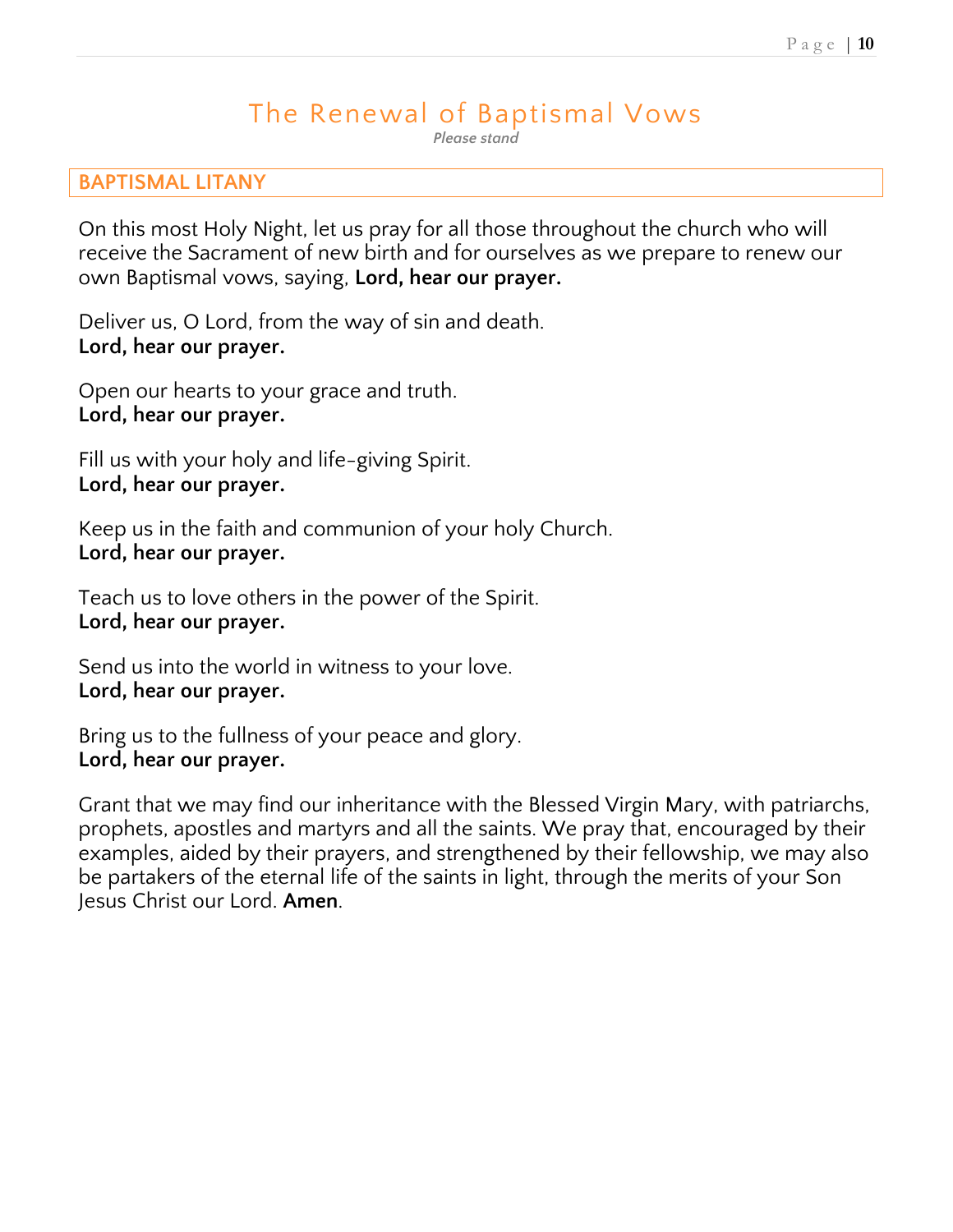#### **THE BAPTISMAL COVENANT**

Through the Paschal mystery, dear friends, we are buried with Christ by Baptism into his death, and raised with him to newness of life. I call upon you, therefore, now that our Lenten observance is ended, to renew the solemn promises and vows of Holy Baptism, by which we once renounced Satan and all his works, and promised to serve God faithfully in his holy Catholic Church.

Do you reaffirm your renunciation of evil and renew your commitment to Jesus Christ?

**I do.**

Do you believe in God the Father? **I believe in God, the Father almighty, creator of heaven and earth.**

Do you believe in Jesus Christ, the Son of God? **I believe in Jesus Christ, his only Son, our Lord, He was conceived by the power of the Holy Spirit and born of the Virgin Mary. He suffered under Pontius Pilate, was crucified, died, and was buried. He descended to the dead. On the third day he rose again. He ascended into heaven, and is seated at the right hand of the Father. He will come again to judge the living and the dead.**

Do you believe in God the Holy Spirit?

**I believe in the Holy Spirit, the holy catholic Church, the communion of saints, the forgiveness of sins, the resurrection of the body, and the life everlasting.**

Will you continue in the apostles' teaching and fellowship, in the breaking of the bread, and in the prayers? **I will, with God's help.**

Will you persevere in resisting evil, and, whenever you fall into sin, repent and return to the Lord? **I will, with God's help.**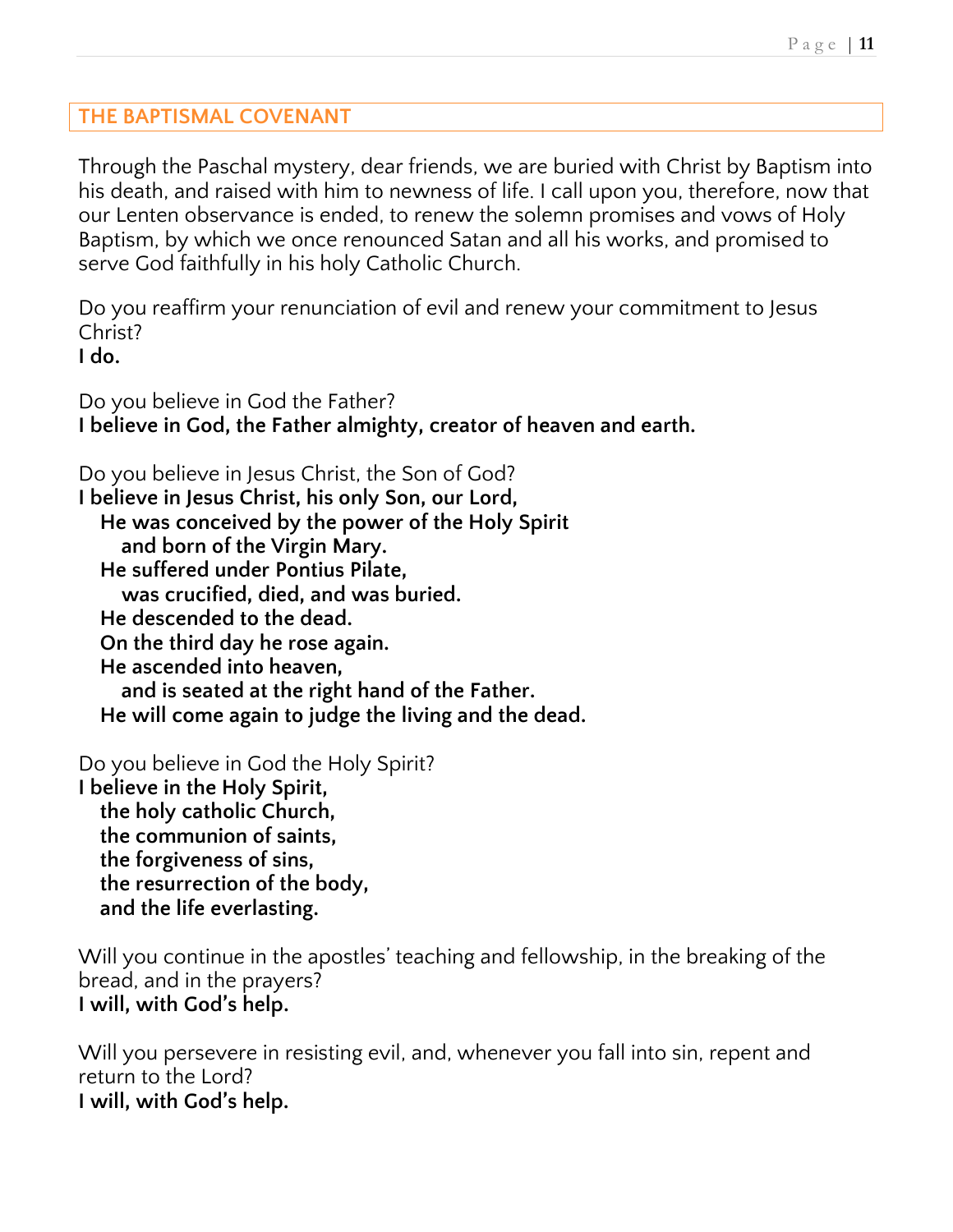Will you proclaim by word and example the Good News of God in Christ? **I will, with God's help.**

Will you seek and serve Christ in all persons, loving your neighbor as yourself? **I will, with God's help.**

Will you strive for justice and peace among all people, and respect the dignity of every human being? **I will, with God's help.**

May Almighty God, the Father of our Lord Jesus Christ, who has given us a new birth by water and the Holy Spirit, and bestowed upon us the forgiveness of sins, keep us in eternal life by his grace, in Christ Jesus our Lord. **Amen**.

### **THANKSGIVING OVER THE WATER**

The Lord be with you. **And also with you.** Let us give thanks to the Lord our God. **It is right to give him thanks and praise.**

We thank you, Almighty God, for the gift of water. Over it the Holy Spirit moved in the beginning of creation. Through it you led the children of Israel out of their bondage in Egypt into the land of promise. In it your Son Jesus received the baptism of John and was anointed by the Holy Spirit as the Messiah, the Christ, to lead us, through his death and resurrection, from the bondage of sin into everlasting life.

We thank you, Father, for the water of Baptism. In it we are buried with Christ in his death. By it we share in his resurrection. Through it we are reborn by the Holy Spirit. Therefore in joyful obedience to your Son, we bring into his fellowship those who come to him in faith, baptizing them in the Name of the Father, and of the Son, and of the Holy Spirit.

Now sanctify this water, we pray you, by the power of your Holy Spirit, that those who here are cleansed from sin and born again may continue for ever in the risen life of Jesus Christ our Savior.

To him, to you, and to the Holy Spirit, be all honor and glory, now and for ever. **Amen.**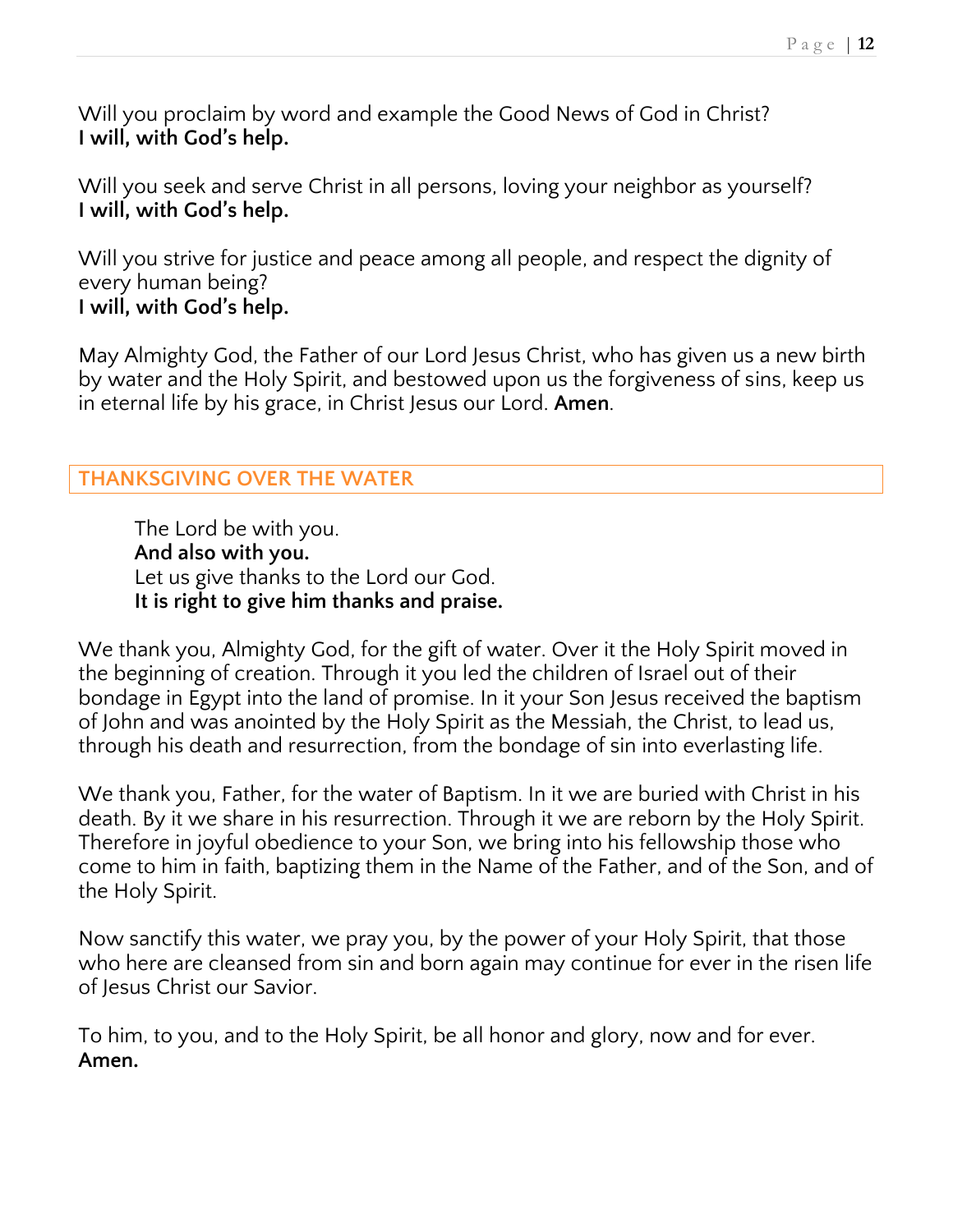### The Easter Acclamation



*The lights come on in the church, the altar candles are lit, and Christ's resurrection is proclaimed. You may now extinguish your handheld candle.*

Alleluia. Christ is risen! **The Lord is risen indeed. Alleluia!**

Alleluia. Christ is risen! **The Lord is risen indeed. Alleluia!** *After the second Acclamation the church bells begin to peal*

Alleluia. Christ is risen! **The Lord is risen indeed. Alleluia!** *After the third Acclamation the congregation is invited to ring their own bells.*

**Easter Hymn # 207** Jesus Christ is risen today *Lyra Davidica*

#### **COLLECT FOR EASTER**

The Lord be with you. **And also with you.** Let us pray.

O God, who made this most holy night to shine with the glory of the Lord's resurrection: Stir up in your Church that Spirit of adoption which is given to us in Baptism, that we, being renewed both in body and mind, may worship you in sincerity and truth; through Jesus Christ our Lord, who lives and reigns with you, in the unity of the Holy Spirit, one God, now and for ever. **Amen**.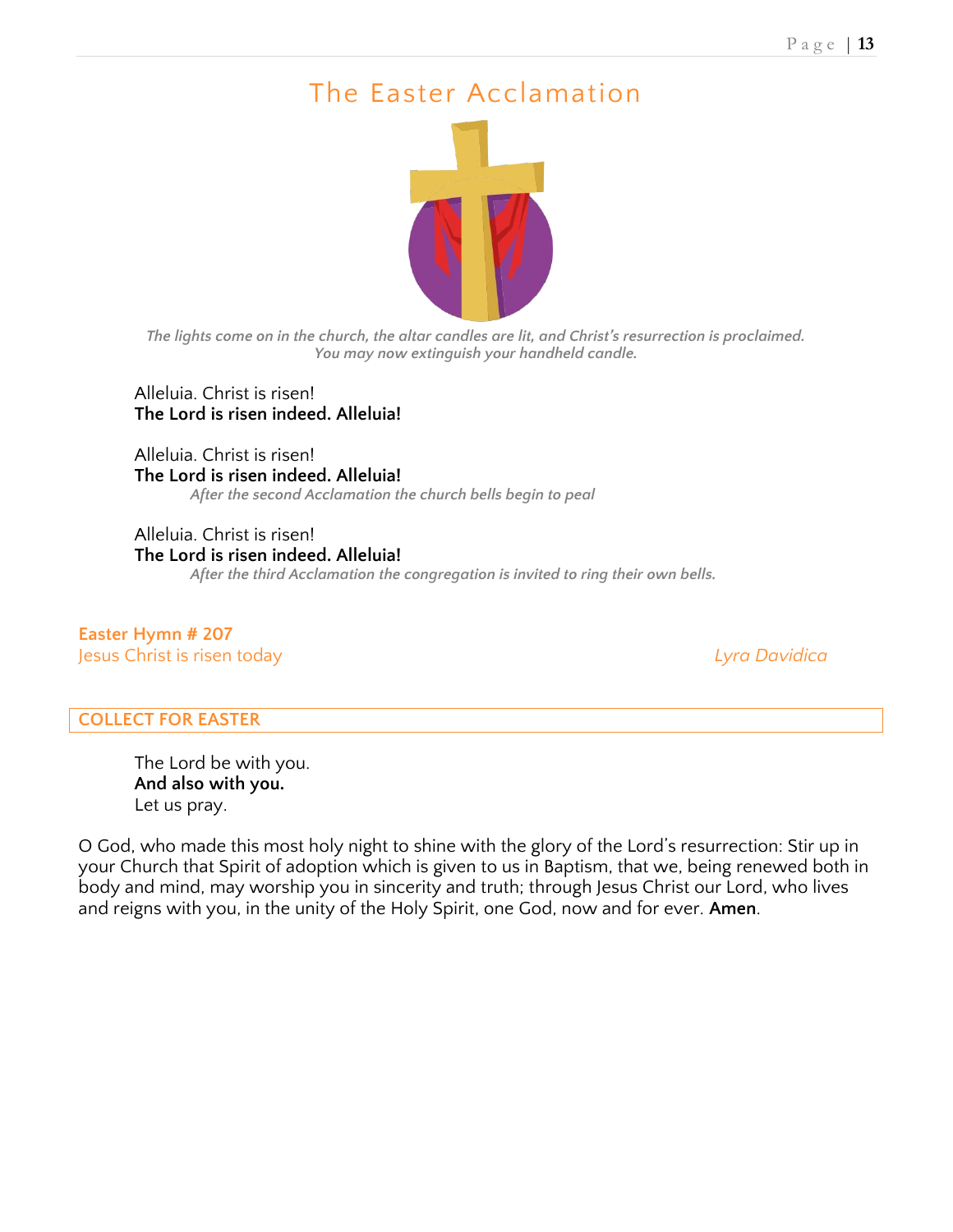### The Word of God

*The people are seated for the Lesson.*

#### **EPISTLE ROMANS 6:3–11**

Do you not know that all of us who have been baptized into Christ Jesus were baptized into his death? Therefore we have been buried with him by baptism into death, so that, just as Christ was raised from the dead by the glory of the Father, so we too might walk in newness of life. For if we have been united with him in a death like his, we will certainly be united with him in a resurrection like his. We know that our old self was crucified with him so that the body of sin might be destroyed, and we might no longer be enslaved to sin. For whoever has died is freed from sin. But if we have died with Christ, we believe that we will also live with him. We know that Christ, being raised from the dead, will never die again; death no longer has dominion over him. The death he died, he died to sin, once for all; but the life he lives, he lives to God. So you also must consider yourselves dead to sin and alive to God in Christ Jesus.

The Word of the Lord. **Thanks be to God.**

*Please stand for the Gradual Hymn and remain standing for the Gospel.*

### **Gradual Hymn**

*sung three times, first by the Cantor, and then answered by the congregation*

The Great Alleluia *Plainsong*



#### **GOSPEL MARK 16:1-8**

The Holy Gospel of our Lord Jesus Christ, according to Mark. **Glory to you, Lord Christ.**

When the sabbath was over, Mary Magdalene, and Mary the mother of James, and Salome bought spices, so that they might go and anoint Jesus. And very early on the first day of the week, when the sun had risen, they went to the tomb. They had been saying to one another, "Who will roll away the stone for us from the entrance to the tomb?" When they looked up, they saw that the stone, which was very large, had already been rolled back. As they entered the tomb, they saw a young man, dressed in a white robe, sitting on the right side; and they were alarmed. But he said to them, "Do not be alarmed; you are looking for Jesus of Nazareth, who was crucified. He has been raised; he is not here. Look, there is the place they laid him. But go, tell his disciples and Peter that he is going ahead of you to Galilee; there you will see him, just as he told you." So they went out and fled from the tomb, for terror and amazement had seized them; and they said nothing to anyone, for they were afraid.

The Gospel of the Lord. **Praise to you, Lord Christ.**

**SERMON** The Rev. Timothy J. Watt, *Rector*

*The people are seated at the invitation of the preacher*

#### **THE PEACE**

The peace of the Lord be always with you. **And also with you.**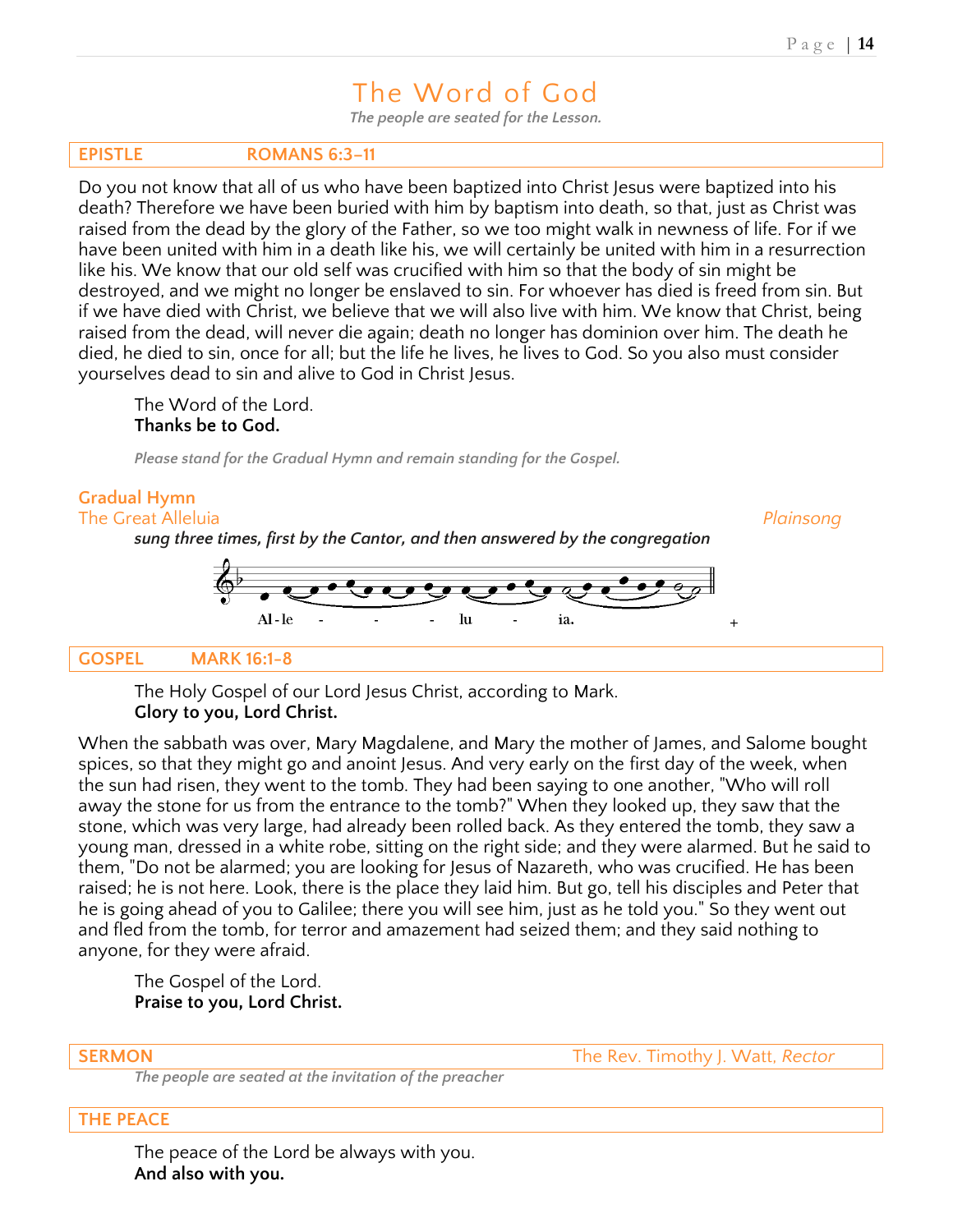#### **WELCOME**

### **Offertory Anthem**

Regina Coeli **Negionali Coeli Accessitati di Lasso** di Lasso di Lasso di Lasso di Lasso di Lasso di Lasso di Lasso

*O Queen of heaven, rejoice! For he who you were worthy to bear, has arisen as he promised. Pray for us to the Father.*

#### *Please stand as the Offering is brought forward.*

### The Holy Communion

#### **The Great Thanksgiving: Eucharistic Prayer D**

*Beginning in the BCP on page # 372*



It is truly right to glorify you, Father, and to give you thanks; for you alone are God, living and true, dwelling in light inaccessible from before time and for ever. Fountain of life and source of all goodness, you made all things and fill them with your blessing; you created them to rejoice in the splendor of your radiance.

Countless throngs of angels stand before you to serve you night and day; and, beholding the glory of your presence, they offer you unceasing praise. Joining with them, and giving voice to every creature under heaven, we acclaim you, and glorify your Name, as we sing,

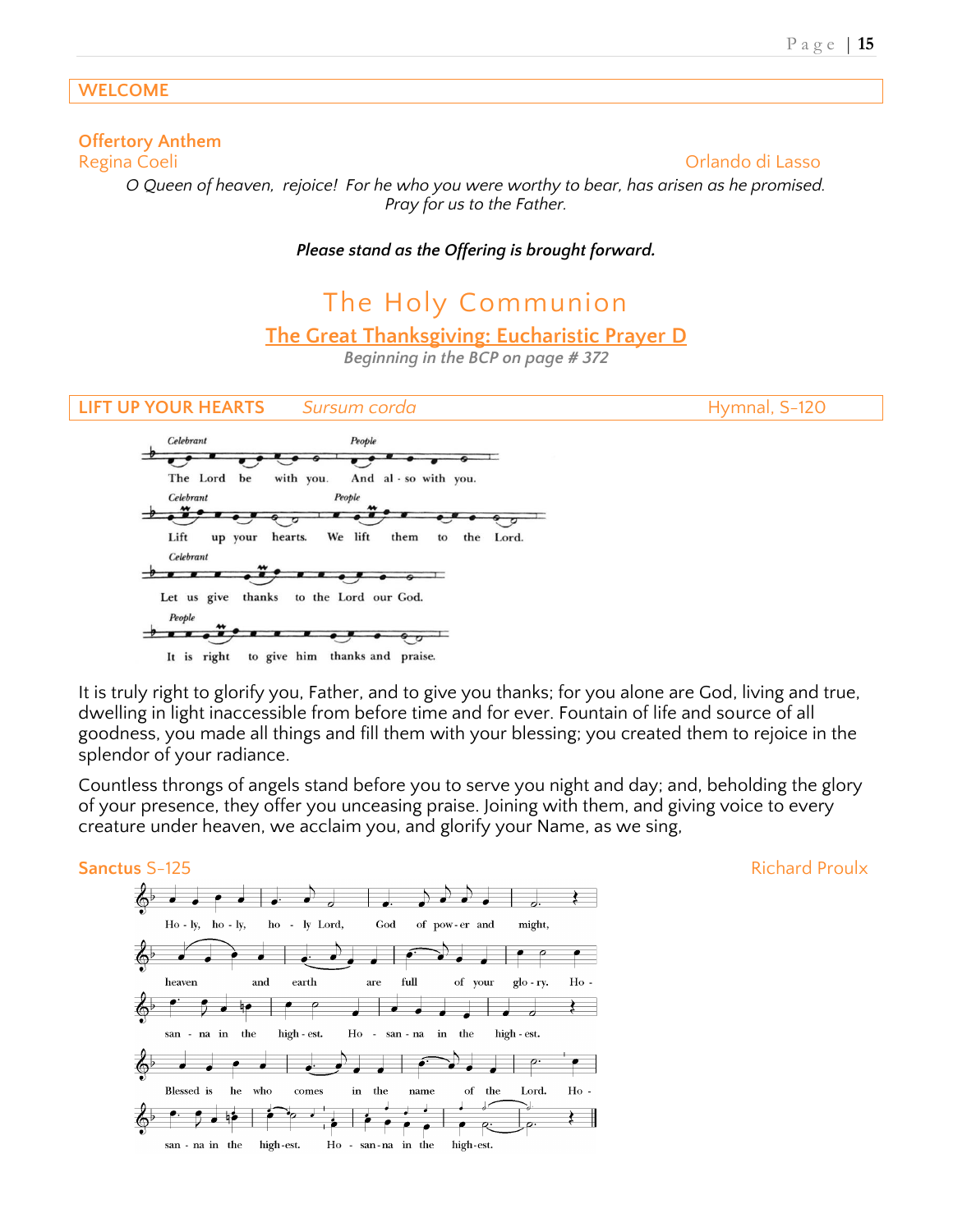We acclaim you, holy Lord, glorious in power. Your mighty works reveal your wisdom and love. You formed us in your own image, giving the whole world into our care, so that, in obedience to you, our Creator, we might rule and serve all your creatures. When our disobedience took us far from you, you did not abandon us to the power of death. In your mercy you came to our help, so that in seeking you we might find you. Again and again you called us into covenant with you, and through the prophets you taught us to hope for salvation.

Father, you loved the world so much that in the fullness of time you sent your only Son to be our Savior. Incarnate by the Holy Spirit, born of the Virgin Mary, he lived as one of us, yet without sin. To the poor he proclaimed the good news of salvation; to prisoners, freedom; to the sorrowful, joy. To fulfill your purpose he gave himself up to death; and, rising from the grave, destroyed death, and made the whole creation new.

And, that we might live no longer for ourselves, but for him who died and rose for us, he sent the Holy Spirit, his own first gift for those who believe, to complete his work in the world, and to bring to fulfillment the sanctification of all.

When the hour had come for him to be glorified by you, his heavenly Father, having loved his own who were in the world, he loved them to the end; at supper with them he took bread, and when he had given thanks to you, he broke it, and gave it to his disciples, and said, "Take, eat: This is my Body, which is given for you. Do this for the remembrance of me."

After supper he took the cup of wine; and when he had given thanks, he gave it to them, and said, "Drink this, all of you: This is my Blood of the new Covenant, which is shed for you and for many for the forgiveness of sins. Whenever you drink it, do this for the remembrance of me."

Father, we now celebrate this memorial of our redemption. Recalling Christ's death and his descent among the dead, proclaiming his resurrection and ascension to your right hand, awaiting his coming in glory; and offering to you, from the gifts you have given us, this bread and this cup, we praise you and we bless you.

**We praise you, we bless you, we give thanks to you, and we pray to you, Lord our God.**

Lord, we pray that in your goodness and mercy your Holy Spirit may descend upon us, and upon these gifts, sanctifying them and showing them to be holy gifts for your holy people, the bread of life and the cup of salvation, the Body and Blood of your Son Jesus Christ.

Grant that all who share this bread and cup may become one body and one spirit, a living sacrifice in Christ, to the praise of your Name.

Remember, Lord, your one holy catholic and apostolic Church, redeemed by the blood of your Christ. Reveal its unity, guard its faith, and preserve it in peace. And grant that we may find our inheritance with the Blessed Virgin Mary, with patriarchs, prophets, apostles, and martyrs, and all the saints who have found favor with you in ages past. We praise you in union with them and give you glory through your Son Jesus Christ our Lord.

Through Christ, and with Christ, and in Christ, all honor and glory are yours, Almighty God and Father, in the unity of the Holy Spirit, for ever and for ever. **Amen***.*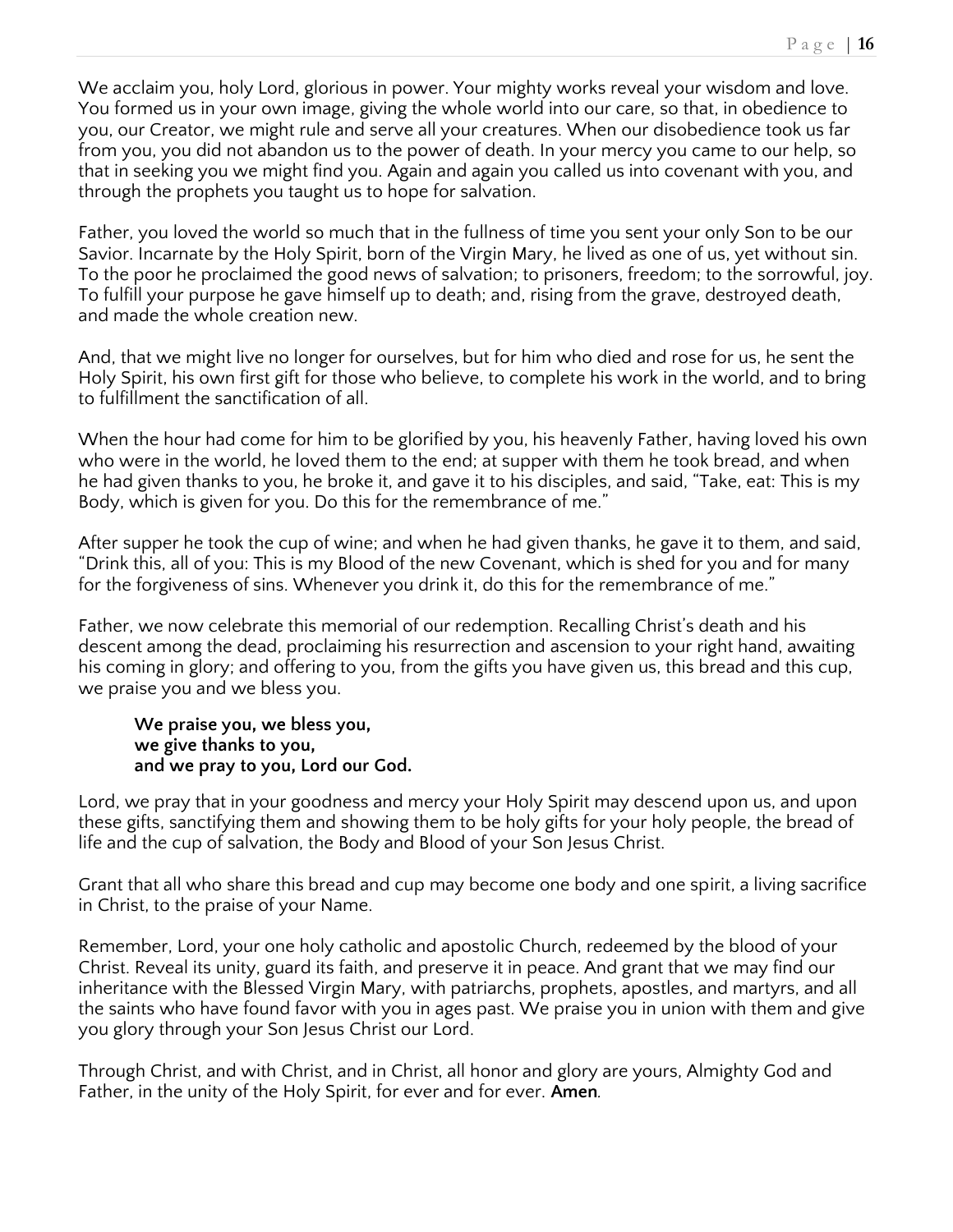And now, as our Savior Christ has taught us, we are bold to say,

**Our Father, who art in heaven, hallowed be thy Name, thy kingdom come, thy will be done, on earth as it is in heaven. Give us this day our daily bread. And forgive us our trespasses, as we forgive those who trespass against us. And lead us not into temptation, but deliver us from evil. For thine is the kingdom, and the power, and the glory, for ever and ever. Amen.**

#### **THE BREAKING OF THE BREAD**

Alleluia! Christ our Passover is sacrificed for us; **Therefore let us keep the feast. Alleluia!**

#### **Lamb of God** (Agnus Dei) S-164 Schubert/Proulx

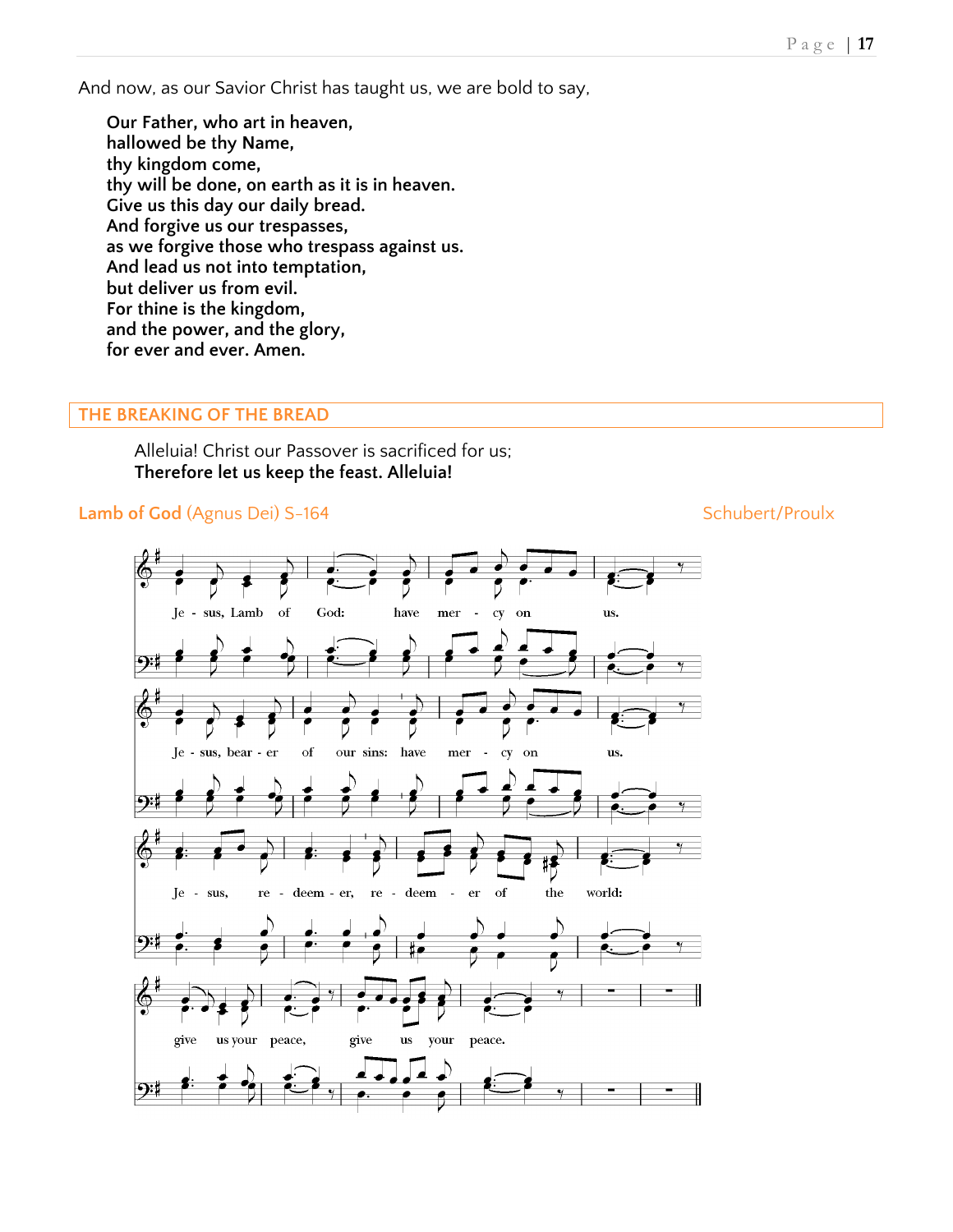#### **THE INVITATION AND COMMUNION**

The Gifts of God for the People of God.

Take them in remembrance that Christ died for you, and feed on him in your hearts by faith, with thanksgiving.

*After you receive your communion, you may remain seated for a time of quiet prayer and reflection. When the table has been cleared, the Presider will invite everyone to stand for prayer.*

#### **Communion Anthem** Agnus Dei in F John Ireland

#### **Communion Hymn #187** Through the Red Sea *Straf mich nicht*

#### **SENDING PRAYER**

*Said by all*

Let us pray.

**Almighty and everliving God, we thank you for feeding us with the spiritual food of the most precious Body and Blood of your Son our Savior Jesus Christ; and for assuring us in these holy mysteries that we are living members of the Body of your Son, and heirs of your eternal kingdom. And now, Father, send us out to do the work you have given us to do, to love and serve you as faithful witnesses of Christ our Lord. To him, to you, and to the Holy Spirit, be honor and glory, now and for ever. Amen.**

#### **BLESSING**

*The response is* **Amen***.*

#### **DISMISSAL**

Alleluia, alleluia. Let us go forth into the world, rejoicing in the power of the Spirit. **Thanks be to God. Alleluia, alleluia.**

**Recessional Hymn # 210** The Day of Resurrection *Ellacombe*

**Postlude** Hornpipe from Water Music G. F. Handel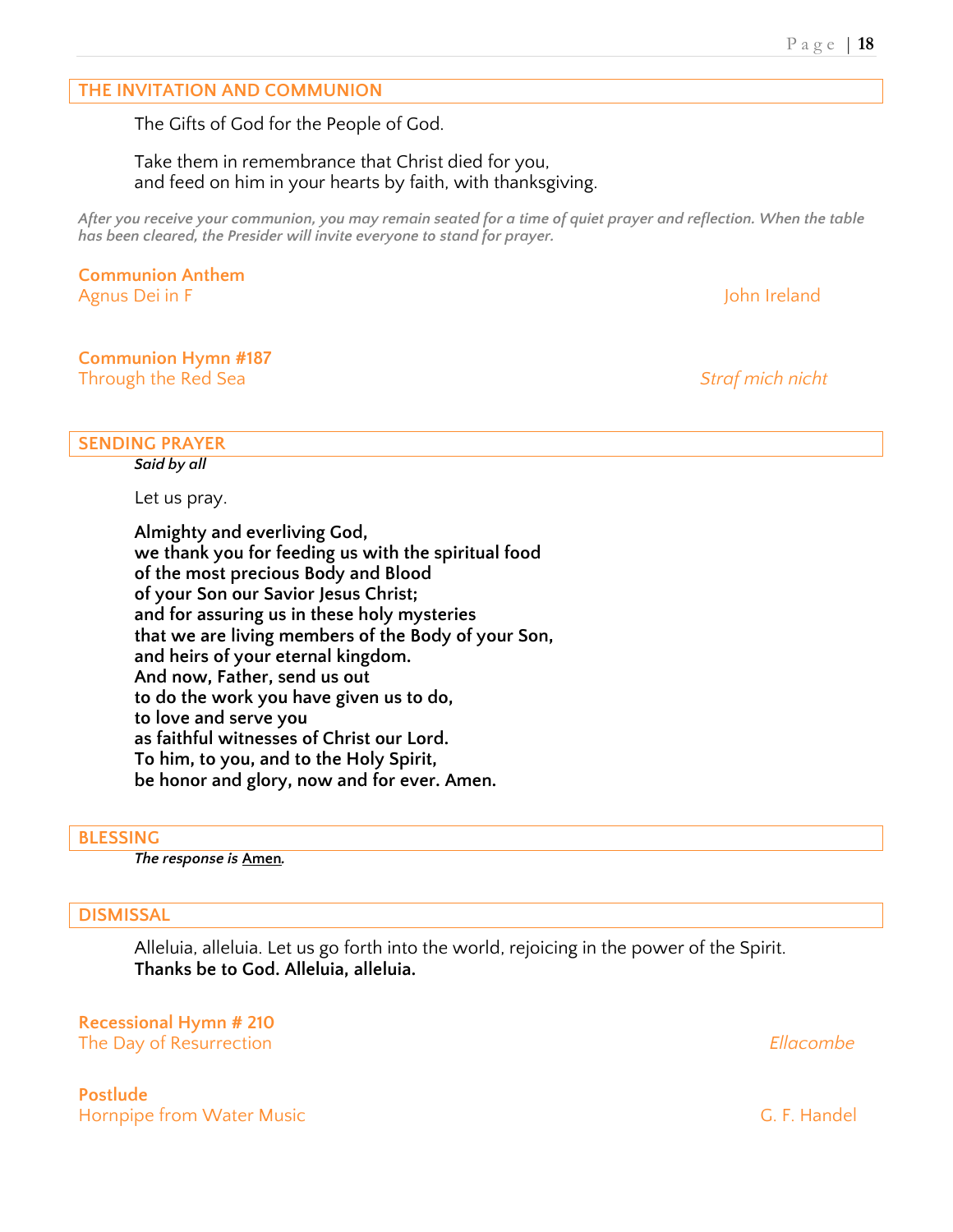*Join us tomorrow for*

# Easter Sunday Services will be held at 8am & 10am **8am:** *Traditional Service:* Elizabethan language **10am:** *Contemporary Service:* Modern language & festive music After the service, there will be light refreshments and the return of our annual Easter Egg Hunt**SUNDAY, APRIL 17TH, 2022** STER EGG HUNT Trinity Church in Newport following the 10am Easter service all ages welcame! Trinity Church One Queen Anne Square Newport, RI 02840 www.TrinityNewport.org